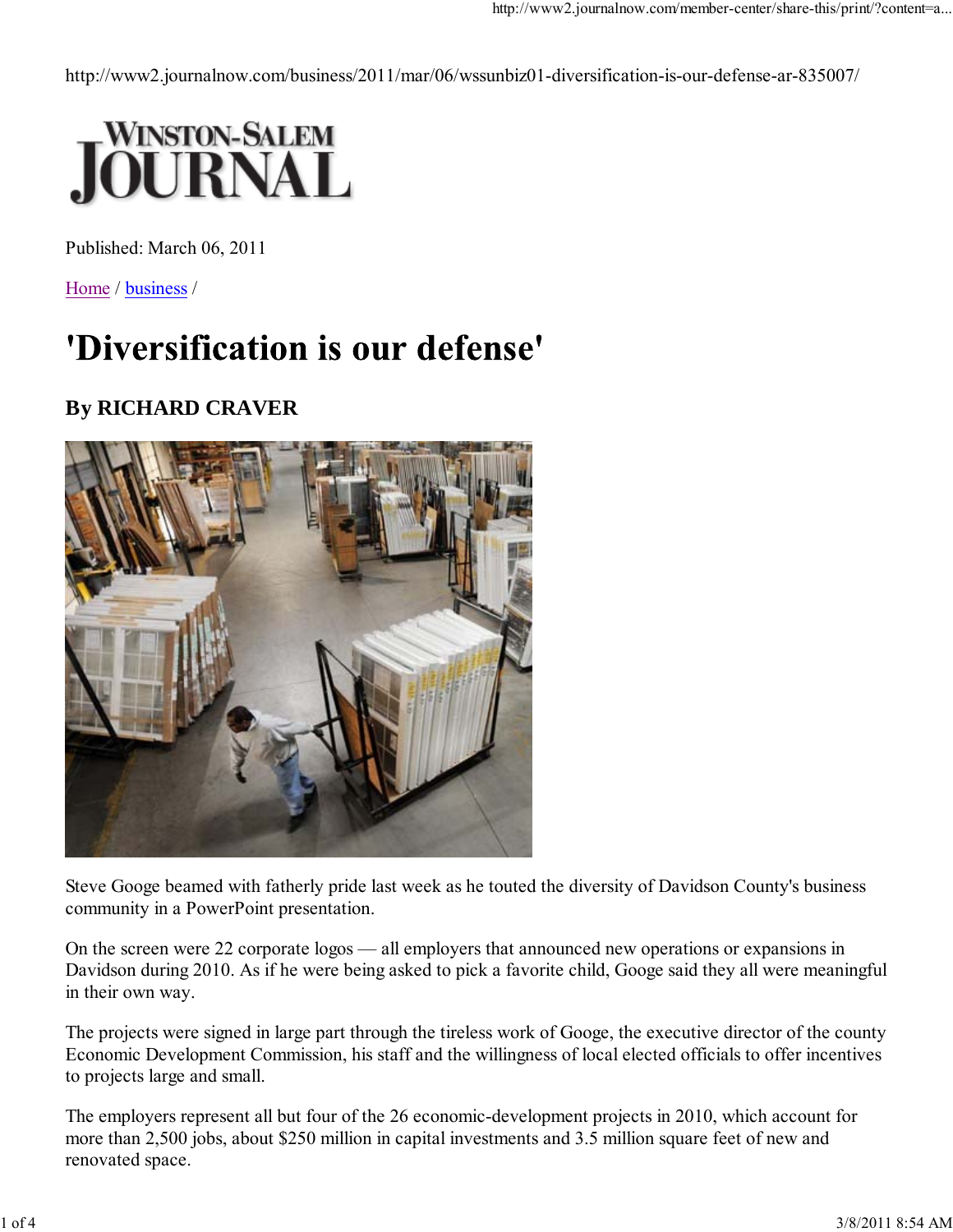The largest: Timco Aerosystems, which has pledged to create up to 500 jobs by 2018, including 191 by October, at a refurbished plant in Wallburg. The smallest: three full-time jobs at the SunEdison solar farm in Linwood.

Other projects included Atrium Windows and Doors, Old Dominion Freight Line Inc., PPG Industries, Save-a-Lot, United Furniture Industries, Valendrawers, Vitacost.com Inc. and Windstream Communications.

The combination of those projects earned the Lexington-Thomasville area the top ranking among the nation's micropolitan statistical areas for 2010 as ranked by Site Selection magazine last week. It is the second such honor in the past four years.

Yet as much as the commission and elected officials basked in the honor, Googe knows 2011 may be the most challenging year yet for a county trying to transform its economy from one based on furniture manufacturing by leveraging its manufacturing heritage and experienced work force with strategic incentive packages.

Despite employing one of the state's most aggressive incentive strategies, gaining pledges of nearly 11,000 jobs since December 2002, Davidson still has one of the state's highest jobless rates at 11.1 percent in December. That compares with 9.8 percent for the state as a whole.

"It's fair to say that just about every family in this county has either been through a furniture-manufacturing job loss, a job loss as a supplier to the industry or knows someone close who has," Googe said. "We must not linger over our losses, but instead focus on what we want and what we are willing to give up to get it."

Googe and his team have had remarkable success in finding new owners or tenants for many of the furniture plants that were shut down — with nearly 5,200 furniture-manufacturing jobs lost in the process — in the past 11 years.

He anticipates closing on at least three more projects in the short term.

"Diversification is our defense against a repeat," Googe said simply.

Continuing that success, however, will be challenging in part because the county has what Googe calls a "lack of product" — available buildings and farmland for industrial-park sites to offer to employers and site selectors.

It's a scenario that has hamstrung economic developers in Forsyth and Guilford counties at times in the past decade.

"The dearth of Class A industrial properties is a great untold story of the region," said Penny Whiteheart, executive vice president of the Piedmont Triad Partnership.

"Since the dip in the economy, there has been virtually no speculative building. Some properties have come available, but they are not often class A." A class A site would be one with a prime location and easy access to major highways or railroads.

On the silver-lining side of recent negative economic news, the Dell Inc. plant in Winston-Salem is available for new projects, and the American Express call center in Greensboro will be in early 2012.

\* \* \* \* \*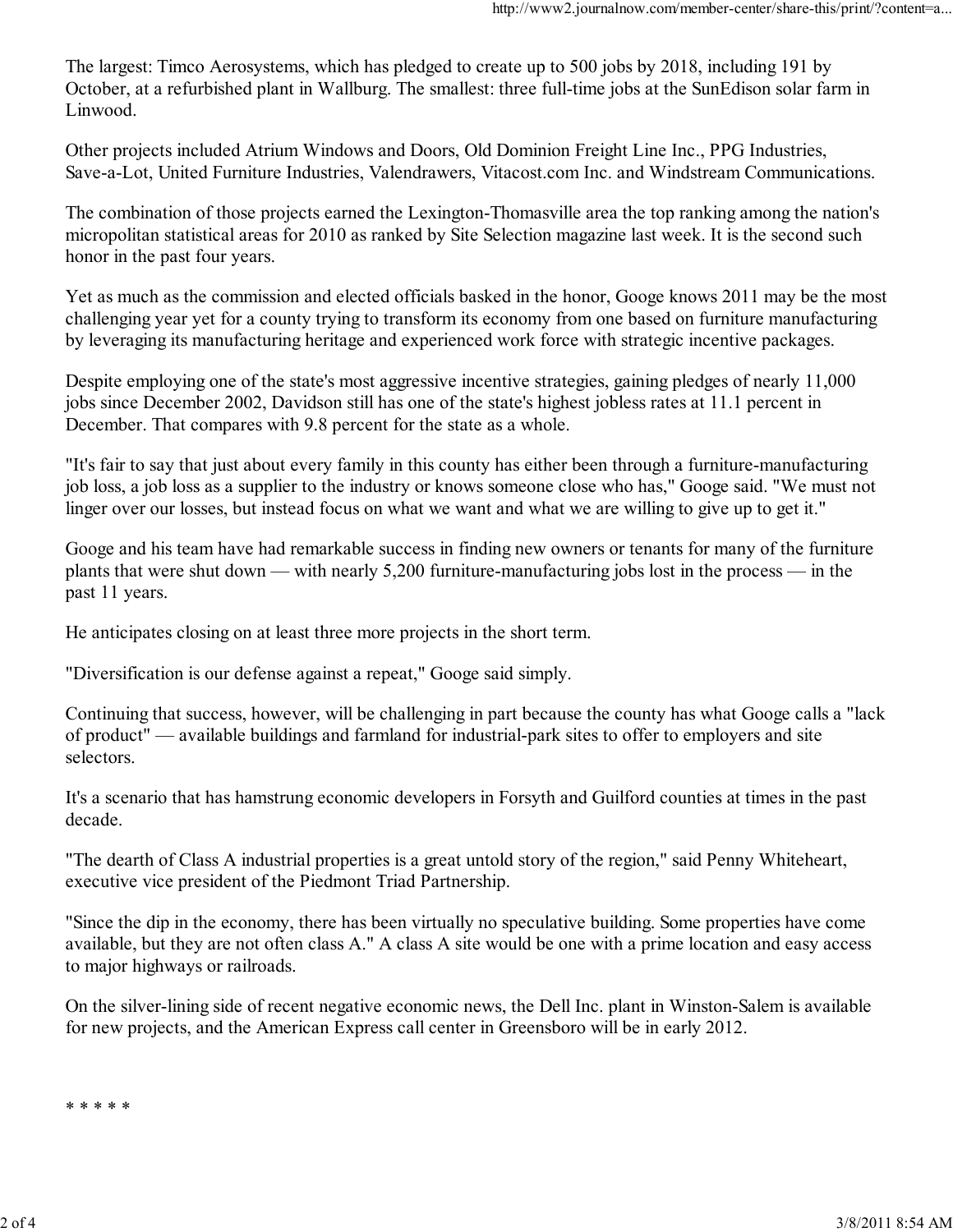## **For Googe, it's a** matterof priorities.

For example, he continues to try to piece together a 2,400-acre megasite near Lexington.

That land is considered the best potential site in North Carolina for landing an automobile-manufacturing plant. It was among four finalists in 2007 for a Toyota Motor Corp. plant that would make 150,000 Corolla cars a year.

With Davidson unable to have all the land secured, Toyota chose to build in Blue Springs, Miss., with production now set to begin this fall.

Googe said that because Gov. Bev Perdue is driven to land an automobile plant for North Carolina, he continues to have conversations with owners of land in the megasite and with U.S. and foreign auto manufacturers.

"We have some greenfield sites to focus on that can yield 100-150 acres," Googe said. "We're trying to work out some multijurisdictional agreements for industrial parks."

A greenfield site is undeveloped land that can be used for commercial or industrial projects.

The biggest active project in Davidson County, nicknamed Project Maple, has been put on hold by the unnamed metal-fabricating company. It is considering putting a \$20 million plant in the county and providing 350 jobs that would pay an average of \$14.35 an hour. It has been made eligible for up to \$324,000 in local incentives over six years.

The project is not sitting in neutral because of a lack of a site, Googe said, but more because the company is reassessing its plans. It has at least 2,000 employees at operations in Chicago, Georgia and Canada, where it also is considering placing the plant.

\* \* \* \* \*

**John H. Boyd, a** principal in The Boyd Co. Inc., a site-location consulting company in New Jersey, said Davidson County benefits from a strong recruitment reputation that's enhanced by such rankings as Site **Selection** 

"The vast majority of site-selection projects are undertaken by generalists within the corporation," Boyd said. "Many have little experience and look for rankings like this to frame their search."

Boyd said companies and site selectors are adjusting to the reality that incentive deals are going to be less lucrative given that most communities are dealing with budget shortfalls.

That scenario, however, should benefit small communities, such as Davidson County, that focus on smaller projects.

"This is a good thing from our perspective because it forces companies to focus on the fundamentals — labor, costs, regulations, etc.," Boyd said. "Our workload is seeing a greater number of smaller projects, and this is in tune with our clients learning to do more with fewer workers."

Googe continues to sort out the implications of recent Republican legislative proposals that had targeted